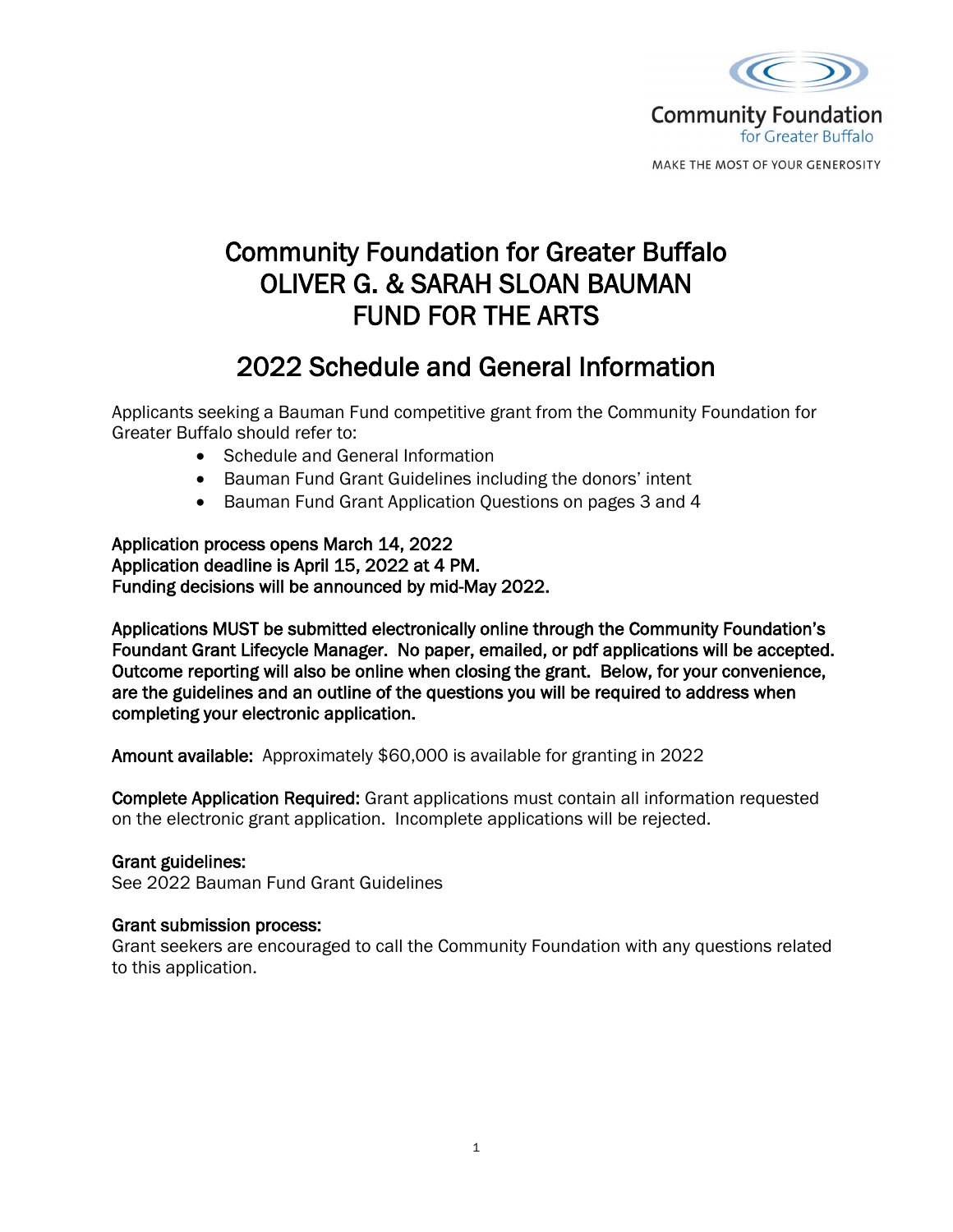## Community Foundation for Greater Buffalo 2022 Bauman Fund Grant Guidelines

#### Grantmaking Philosophy

These 2022 Bauman Fund Grant Guidelines apply to applicants to the Oliver G. & Sarah Sloan Bauman Fund for the Arts. This Fund was established in 1996 by Sarah Bauman Baxter as a unique way to memorialize her father by including his name in her own endowment. Mrs. Baxter and her father shared a love for the classics, including classical languages, ballet and opera. At the end of her life, she translated that love into this bequest, which Mrs. Baxter said should help "perpetuate the appreciation of such fine arts as an important and integral part of our culture."

#### **Criteria**

Support shall be in the form of a grant, preferably matching funds.

#### *Tier 1*

Awards will be prioritized first for performances of "traditional, classical ballet and opera on the living stage, and preferably of the English, European, or Russian schools." Qualifying performances should "preserve the originality of their composition, so the ballets are presented in their traditional choreography, and operas are sung in the language in which they were composed (except certain operas which may be customarily be rendered in English and are regarded as 'traditional' by the Metropolitan Opera Company of New York)."

#### *Tier 2*

If any funds remain after awards have been made to all ballet and opera nonprofits eligible under Tier 1, awards will be prioritized for qualifying performances presented through the encouragement and support of responsible music or theater nonprofits. Qualifying works shall "preserve the high quality of performance of traditional or classical works" of music, theater, or ballet from the repertories traditionally considered classical for each medium.

#### Primary Award Criteria (follow questions in Project Description on page 4)

The Foundation evaluates grants in accordance with the eligibility criteria, priorities and other matters contained in these Guidelines and the answers to the eight questions listed under Project Description in the Bauman Fund Grant Application Requirements.

The Foundation will not consider funding

- Endowments
- Religious purposes
- Projects outside the eight counties of Western New York (Allegany, Cattaraugus, Chautauqua, Erie, Genesee, Niagara, Orleans and Wyoming)
- Schools not registered with the New York State Education Department
- Attendance at or sponsorship of fundraising events for organizations
- Any partisan political activity. Funds from the foundation cannot be used to support or oppose a candidate for political office.
- The Foundation will not award grants for the carrying on of any propaganda or otherwise attempting to influence legislation (lobbying).
- Projects and activities that have occurred. The Foundation will not, except in extraordinary cases, provide payment or reimbursement for expenses incurred prior to the Foundation's funding decision being communicated to the applicant.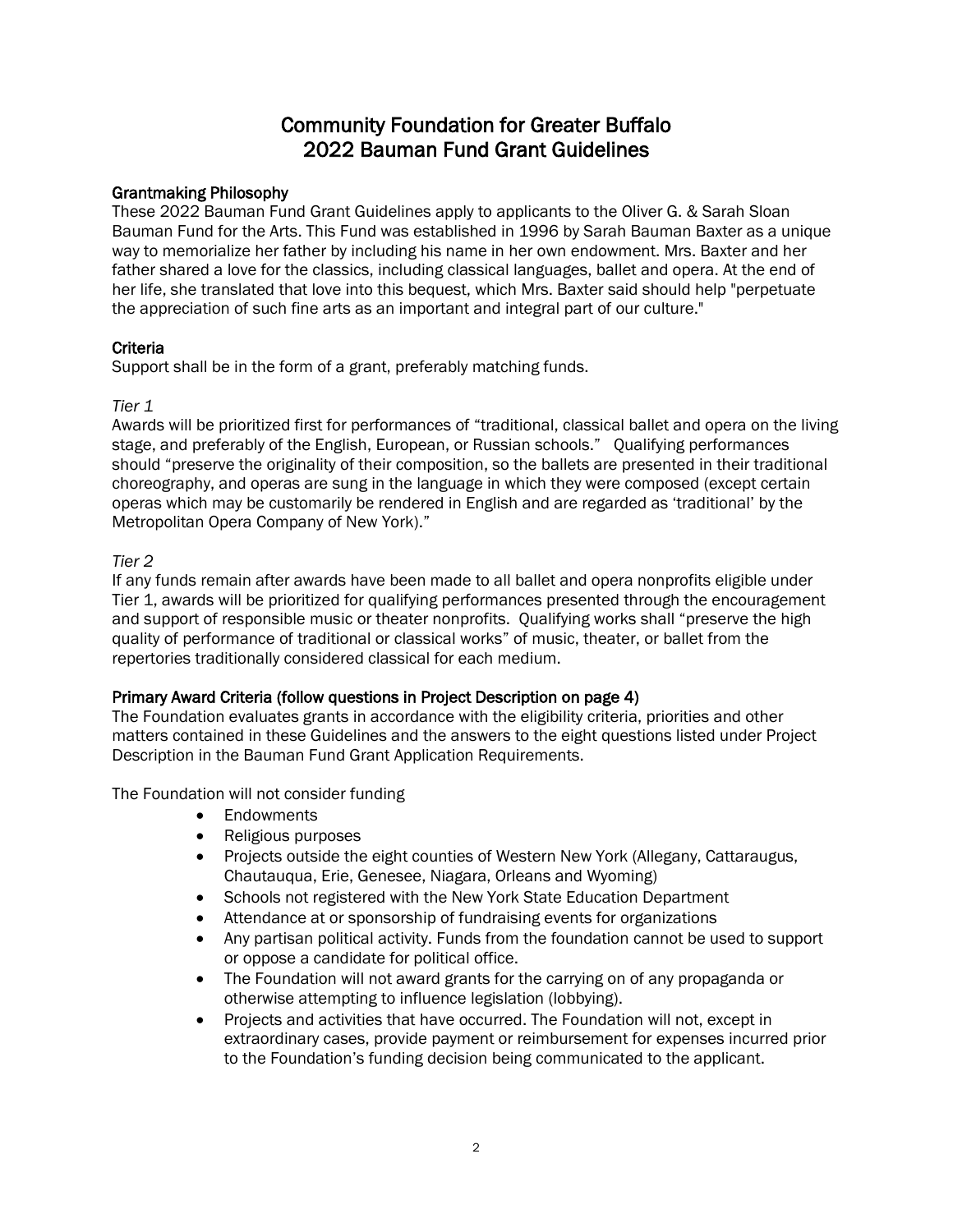#### 501(c)(3) Determination

Grants are awarded to organizations that the Internal Revenue Service has determined to be described in Section 501(c)(3) of the Internal Revenue Code.

#### Application Waiting Period

Eligible applicants may apply for a Bauman Fund Grant and may also apply for any other Foundation grant for which they are otherwise eligible. In addition, eligible applicants may apply for Bauman Fund grants in successive years. If an organization has a multiyear funding commitment from Bauman, they cannot submit a request until that commitment is completed.

#### Electronic Application Required

Bauman Fund Competitive grant requests will only be considered if they have been submitted electronically through the application website. Paper applications will not be accepted.

#### Other Matters

- The Foundation reserves the right to pay grants in a single installment or in "draws" at its sole discretion.
- □ The Foundation will consider multiyear requests on a limited basis.
- The Foundation requires that all successful applicants obtain three bids for any equipment purchase.
- $\Box$  The Foundation requires that all grants be closed out within one year of the receipt of funds with the exception of multiyear commitments. Multiyear grant recipients must submit yearly reporting in order to receive their next grant disbursement.
- The Community Foundation reserves the right to conduct an independent evaluation of grant expenditures for up to four years. The grantee agrees to provide the information necessary to complete such an evaluation. Failure to submit requested information in a timely fashion may obligate the grantee to refund the grant.
- The use of grant funds for purposes not approved by the Foundation is prohibited and will result in a request for grant funds be returned to the Foundation.

2022 Bauman Fund Grant Application Questions<br>NOTE: Applications must be submitted electronically online through the Community Foundation's Foundant Grant Lifecycle Manager. No paper, emailed, or pdf applications will be accepted. The following questions are provided for your reference when completing the application online.

- Project name
- Amount requested (Numeric)
- Purpose of organization (250 characters)
- One sentence summary of grant purpose (300 characters)
- Date required (Numeric)
	- Five year history of prior grant requests to the Bauman Fund including:
		- $\circ$  Previous requests, date submitted, amount and action (approved or denied) taken on each (1,000 characters)
- Financial background of organization including:
	- o Annual operating expenses (Numeric)
	- o Last fiscal year surplus/deficit (Numeric)
	- o Accumulated surplus/deficit (Numeric)
	- o Endowment market value (Numeric)